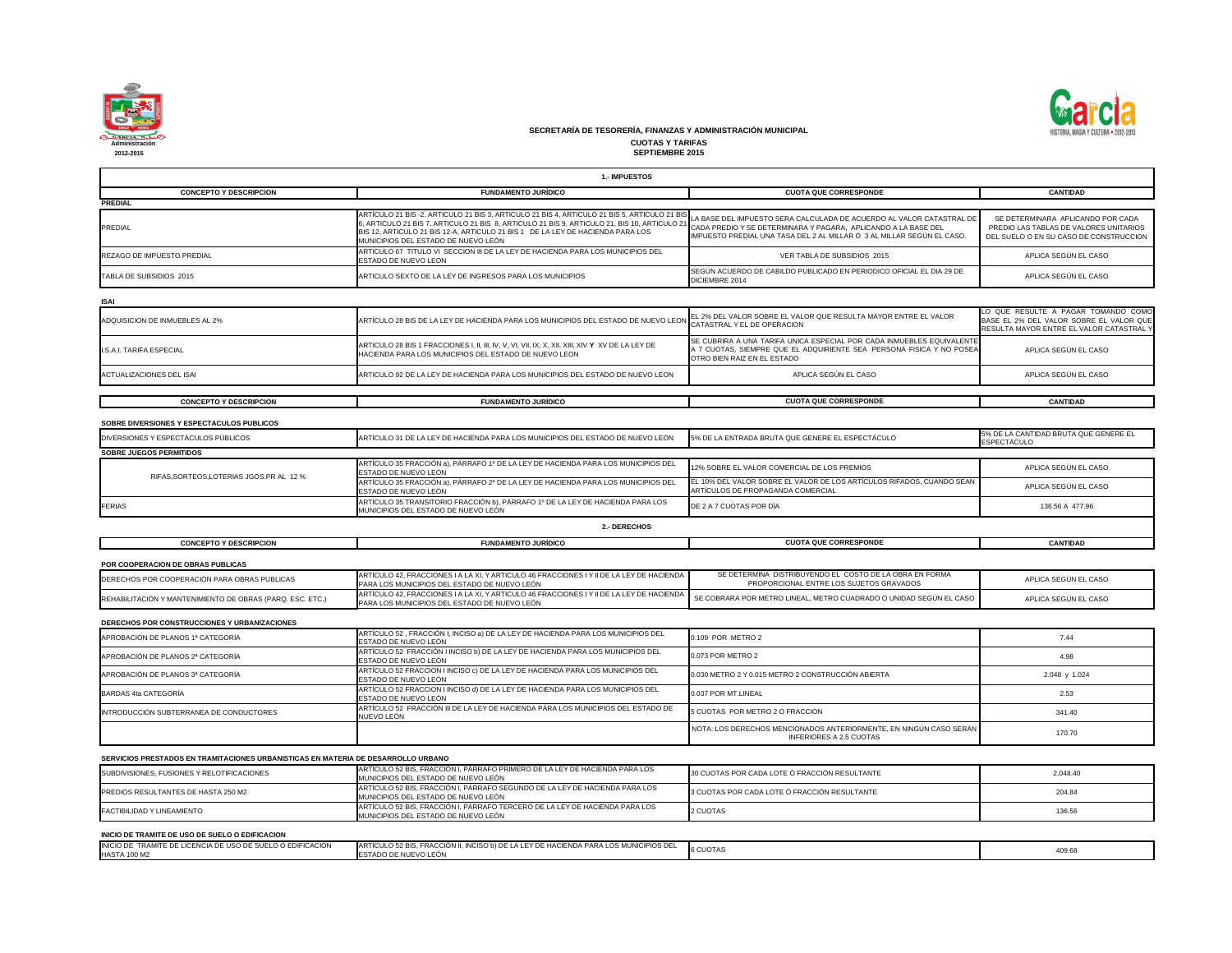

8,022.90 8,022.90 A-LOTES CON SUPERFICIE HASTA 150 M2, **7.30 MT.2**, B-LOTES CON SUPERFICIE DE MÁS DE 150 M2 Y HASTA 300 M2, **9.76 MT.2**, LOTES CON SUPERFICIE MAYOR A 300 M2 **11.74 MT2** A-LOTES CON SUPERFICIE HASTA 150 M2, **7.30 MT.2**, B-LOTES CON SUPERFICIE DE MÁS DE 150 M2 Y HASTA 300 M2, **9.76 MT.2**, LOTES CON SUPERFICIE MAYOR A 300 M2 **11.74 MT2** 7.31 9.76 11.74 SE COBRARA POR M2 DE ÁREA VENDIBLE DEPENDIENDO SI EL ÁREA ES HABITACIONAL, INDUSTRIAL, CAMPESTRE U OTROS A-LOTES CON SUPERFICIE HASTA 150 M2, 0.107 CUOTAS, B-LOTES CON SUPERFICIE DE MÁS DE 150 M2 Y HASTA 300 M2, 0.143 CUOTAS, LOTES CON SUPERFICIE MAYOR A 300 M2 0.172 STRIALES, EXCEPTUANDO LOS PREDIOS RESERVADOS PARA EQUIPAMIENTOS COMERCIALES Y DE SERVICIOS:SE COBRARA POR M2 DE ÁREA VENDIBLE DEPENDIENDO SI EL ÁREA ES HABITACIONAL, INDUSTRIAL, CAMPESTRE U OTROS A-LOTES CON SUPERFICIE HASTA 150 M2, 0.107 CUOTAS, B-LOTES CON SUPERFICIE DE MÁS DE 150 M2 Y HASTA 300 M2, 0.143 CUOTAS, AYOR A 300 M2 0.172 CUOTAS

11.74

| INICIO DE TRÁMITE DE LICENCIA DE USO DE SUELO O EDIFICACIÓN<br>IMAYOR DE 100 Y HASTA 250 M2 | ARTICULO 52 BIS, FRACCIÓN II, INCISO b) DE LA LEY DE HACIENDA PARA LOS MUNICIPIOS DEL<br><b>IESTADO DE NUEVO LEÓN</b> | <b>12 CUOTAS</b> |
|---------------------------------------------------------------------------------------------|-----------------------------------------------------------------------------------------------------------------------|------------------|
| INICIO DE TRÁMITE DE LICENCIA DE USO DE SUELO Ó EDIFICACIÓN<br>IMAYOR DE 250 Y HASTA 500 M2 | ARTÍCULO 52 BIS, FRACCIÓN II, INCISO c) DE LA LEY DE HACIENDA PARA LOS MUNICIPIOS DEL<br>ESTADO DE NUEVO LEÓN         | <b>18 CUOTAS</b> |
| INICIO DE TRÁMITE DE LICENCIA DE USO DE SUELO Ó EDIFICACIÓN<br>IMAYOR DE 500 HASTA 1000 M2  | ARTÍCULO 52 BIS, FRACCIÓN II, INCISO d) DE LA LEY DE HACIENDA PARA LOS MUNICIPIOS DEL<br>ESTADO DE NUEVO LEÓN         | 24 CUOTAS        |
| INICIO DE TRÁMITE DE LICENCIA DE USO DE SUELO Ó EDIFICACIÓN<br>MAYOR DE 1000 M2             | ARTÍCULO 52 BIS, FRACCIÓN II, INCISO e) DE LA LEY DE HACIENDA PARA LOS MUNICIPIOS DEL<br><b>ESTADO DE NUEVO LEÓN</b>  | 30 CUOTAS        |
| LICENCIAS DE USO DE SUELO O EDIFICACIONES                                                   |                                                                                                                       |                  |
| LICENCIA DE USO DE SUELO Ó EDIFICACIÓN HASTA 100 M2                                         | ARTÍCULO 52 BIS, FRACCIÓN III, INCISO a) DE LA LEY DE HACIENDA PARA LOS MUNICIPIOS DEL<br>LESTADO DE NUEVO LEÓN       | 6 CUOTAS         |

7.31

| INICIO DE TRAMITE DE LICENCIA DE USO DE SUELO O EDIFICACION<br>MAYOR DE 100 Y HASTA 250 M2 | ARTICULO 52 BIS, FRACCION II, INCISO b) DE LA LEY DE HACIENDA PARA LOS MUNICIPIOS DEL<br>ESTADO DE NUEVO LEÓN                      | <b>12 CUOTAS</b>                                                                                                                                                                         | 819.36            |
|--------------------------------------------------------------------------------------------|------------------------------------------------------------------------------------------------------------------------------------|------------------------------------------------------------------------------------------------------------------------------------------------------------------------------------------|-------------------|
| INICIO DE TRÁMITE DE LICENCIA DE USO DE SUELO Ó EDIFICACIÓN<br>MAYOR DE 250 Y HASTA 500 M2 | ARTÍCULO 52 BIS, FRACCIÓN II, INCISO c) DE LA LEY DE HACIENDA PARA LOS MUNICIPIOS DEL<br>ESTADO DE NUEVO LEÓN                      | <b>18 CUOTAS</b>                                                                                                                                                                         | 1,229.04          |
| INICIO DE TRÁMITE DE LICENCIA DE USO DE SUELO Ó EDIFICACIÓN<br>MAYOR DE 500 HASTA 1000 M2  | ARTÍCULO 52 BIS, FRACCIÓN II, INCISO d) DE LA LEY DE HACIENDA PARA LOS MUNICIPIOS DEL<br>ESTADO DE NUEVO LEÓN                      | 24 CUOTAS                                                                                                                                                                                | 1,638.72          |
| INICIO DE TRÁMITE DE LICENCIA DE USO DE SUELO Ó EDIFICACIÓN<br>MAYOR DE 1000 M2            | ARTÍCULO 52 BIS, FRACCIÓN II, INCISO e) DE LA LEY DE HACIENDA PARA LOS MUNICIPIOS DEL<br>ESTADO DE NUEVO LEÓN                      | 30 CUOTAS                                                                                                                                                                                | 2,048.40          |
| LICENCIAS DE USO DE SUELO O EDIFICACIONES                                                  |                                                                                                                                    |                                                                                                                                                                                          |                   |
| LICENCIA DE USO DE SUELO Ó EDIFICACIÓN HASTA 100 M2                                        | ARTÍCULO 52 BIS, FRACCIÓN III, INCISO a) DE LA LEY DE HACIENDA PARA LOS MUNICIPIOS DEL<br>ESTADO DE NUEVO LEÓN                     | <b>6 CUOTAS</b>                                                                                                                                                                          | 409.68            |
| LICENCIA DE USO DE SUELO Ó EDIFICACIÓN MAYOR DE 100 HASTA 250 M2                           | ARTÍCULO 52 BIS, FRACCIÓN III, INCISO b) DE LA LEY DE HACIENDA PARA LOS MUNICIPIOS DEL<br>ESTADO DE NUEVO LEÓN                     | <b>12 CUOTAS</b>                                                                                                                                                                         | 819.36            |
| LICENCIA DE USO DE SUELO Ó EDIFICACIÓN MAYOR DE 250 HASTA 500 M2                           | ARTÍCULO 52 BIS, FRACCIÓN III, INCISO c) DE LA LEY DE HACIENDA PARA LOS MUNICIPIOS DEL<br>ESTADO DE NUEVO LEÓN                     | <b>18 CUOTAS</b>                                                                                                                                                                         | 1,229.04          |
| LICENCIA DE USO DE SUELO Ó EDIFICACIÓN MAYOR DE 500 HASTA 1000<br>M <sub>2</sub>           | ARTÍCULO 52 BIS, FRACCIÓN III, INCISO d) DE LA LEY DE HACIENDA PARA LOS MUNICIPIOS DEL<br>ESTADO DE NUEVO LEÓN                     | 24 CUOTAS                                                                                                                                                                                | 1,638.72          |
| LICENCIA DE USO DE SUELO MAYOR DE 1000 M2                                                  | ARTÍCULO 52 BIS, FRACCIÓN III, INCISO e) DE LA LEY DE HACIENDA PARA LOS MUNICIPIOS DEL<br>ESTADO DE NUEVO LEÓN                     | 30 CUOTAS                                                                                                                                                                                | 2,048.40          |
| <b>ADICIONALES</b>                                                                         |                                                                                                                                    |                                                                                                                                                                                          |                   |
| ADICIONALES LICENCIA DE USO DE DUELO Ó EDIFICACIÓN HASTA 100M2                             | ARTÍCULO 52 BIS, FRACCIÓN III, PÁRRAFO SEGUNDO, INCISO a) DE LA LEY DE HACIENDA PARA<br>LOS MUNICIPIOS DEL ESTADO E NUEVO LEÓN     | 0.08 CUOT. POR MT2                                                                                                                                                                       | 5.46              |
| ADICIONALES LICENCIA DE USO DE SUELO Ó EDIFICACIÓN MAYOR DE 100<br><b>HASTA 250 M2</b>     | ARTÍCULO 52 BIS, FRACCIÓN III, PÁRRAFO SEGUNDO, INCISO b) DE LA LEY DE HACIENDA PARA<br>LOS MUNICIPIOS EL ESTADO DE NUEVO LEÓN     | 0.16 CUOT., POR MT2                                                                                                                                                                      | 10.92             |
| ADICIONALES LICENCIA DE USO DE SUELO Ó EDIFICACIÓN MAYOR DE 250<br><b>HASTA 500 M2</b>     | ARTÍCULO 52 BIS, FRACCIÓN III, PÁRRAFO SEGUNDO, INCISO c) DE LA LEY DE HACIENDA PARA<br>LOS MUNICIPIOS DEL ESTADO DE NUEVO LEÓN    | 0.24 CUOT. POR MT2                                                                                                                                                                       | 16.39             |
| ADICIONALES LICENCIA DE USO DE SUELO Ó EDIFICACIÓN MAYOR DE 500<br><b>HASTA 1000 M2</b>    | ARTÍCULO 52 BIS, FRACCIÓN III, PÁRRAFO SEGUNDO, INCISO d) DE LA LEY DE HACIENDA DE LOS<br>MUNICIPIOS DEL ESTADO DE NUEVO LEÓN      | 0.31 CUOT. POR MT2                                                                                                                                                                       | 21.17             |
| ADICIONALES LICENCIA DE USO DE SUELO Ó EDIFICACIÓN MAYOR DE<br>1000 M2                     | ARTÍCULO 52 BIS, FRACCIÓN III, PÁRRAFO SEGUNDO, INCISO e) DE LA LEY DE HACIENDA PARA<br>LOS MUNICIPIOS DELESTADO DE NUEVO LEÓN     | 0.38 CUOTAS POR MT2                                                                                                                                                                      | 25.95             |
|                                                                                            |                                                                                                                                    | NOTA: LA CUOTA PREVISTA NO EXCEDERÁ DE \$8.00 POR METRO CUADRADO PARA<br>EDIFICACIONES HABITACIONALES MULTIFAMILIARES. LAS CASAS-HABITACION<br>ESTARAN EXENTAS DEL PAGO DE ESTE DERECHO. | SEGÚN SEA EL CASO |
| <b>FACTIBILIDAD Y AUTORIZACION DE REGIMEN DE CONDOMINIO</b>                                |                                                                                                                                    |                                                                                                                                                                                          |                   |
| FACTIBILIDAD Y AUTORIZACIÓN DE RÉGIMENES EN CONDOMINIO<br><b>VERTICAL</b>                  | ARTÍCULO 52 BIS, FRACCIÓN IV, INCISO a) DE LA LEY DE HACIENDA PARA LOS MUNICIPIOS DEL<br>ESTADO DE NUEVO LEÓN                      | 0.12 CUOTAS POR MT.2 DE CONSTRUCCION                                                                                                                                                     | 8.19              |
|                                                                                            | ARTÍCULO 52 BIS, FRACCIÓN IV, INCISO b) Y FRACCION V INCISO a) DE LA LEY DE HACIENDA DE<br>LOS MUNICIPIOS DEL ESTADO DE NUEVO LEÓN | LOTES HABITACIONALES O INDUSTRIALES DE HASTA 150 M2: 0.107 CUOTAS                                                                                                                        | 7.31              |
| FACTIBILIDAD Y AUTORIZACIÓN DE RÉGIMENES EN CONDOMINIO<br>HORIZONTAL                       | ARTÍCULO 52 BIS, FRACCIÓN IV, INCISO b) Y FRACCION V INCISO b) DE LA LEY DE HACIENDA DE<br>LOS MUNICIPIOS DEL ESTADO DE NUEVO LEÓN | LOTES HABITACIONALES O INDUSTRIALES DE MAS DE 150 M2 HASTA 300 M2: 0.143<br><b>CUOTAS</b>                                                                                                | 9.76              |
|                                                                                            |                                                                                                                                    | LOTES HABITACIONALES O INDUSTRIALES DE MAS DE 300 M2: 0.172 CUOTAS                                                                                                                       | 11.74             |
|                                                                                            |                                                                                                                                    | LOTES HABITACIONALES O INDUSTRIALES DE HASTA 150 M2: 0.107 CUOTAS                                                                                                                        | 7.31              |
|                                                                                            | ARTÍCULO 52 BIS, FRACCIÓN IV, INCISO c) Y FRACCION V INCISO c) NUMERO 1 DE LA LEY DE                                               | LOTES HABITACIONALES O INDUSTRIALES DE MAS DE 150 M2 HASTA 300 M2: 0.143                                                                                                                 | 9.76              |

|     |                                                                                       | 1 LU 1 / 1 DU DE 1 1 UL 1 U LLUI 1                                                                                     |           |
|-----|---------------------------------------------------------------------------------------|------------------------------------------------------------------------------------------------------------------------|-----------|
|     | LICENCIA DE USO DE SUELO Ó EDIFICACIÓN MAYOR DE 100 HASTA 250 M2 ESTADO DE NUEVO LEÓN | , ARTÍCULO 52 BIS, FRACCIÓN III, INCISO b) DE LA LEY DE HACIENDA PARA LOS MUNICIPIOS DEL                               | 12 CUOTAS |
|     | LICENCIA DE USO DE SUELO Ó EDIFICACIÓN MAYOR DE 250 HASTA 500 M2 ESTADO DE NUEVO LEÓN | , ARTÍCULO 52 BIS, FRACCIÓN III, INCISO c) DE LA LEY DE HACIENDA PARA LOS  MUNICIPIOS DEL                              | 18 CUOTAS |
| IM2 | LICENCIA DE USO DE SUELO Ó EDIFICACIÓN MAYOR DE 500 HASTA 1000                        | ARTÍCULO 52 BIS, FRACCIÓN III, INCISO d) DE LA LEY DE HACIENDA PARA LOS MUNICIPIOS DEL<br><b>LESTADO DE NUEVO LEÓN</b> | 24 CUOTAS |
|     | ILICENCIA DE USO DE SUELO MAYOR DE 1000 M2                                            | ARTÍCULO 52 BIS, FRACCIÓN III, INCISO e) DE LA LEY DE HACIENDA PARA LOS MUNICIPIOS DEL<br><b>LESTADO DE NUEVO LEÓN</b> | 30 CUOTAS |

| <b>ADICIONALES</b> |  |
|--------------------|--|
|                    |  |
|                    |  |

| <b>FACTIBILIDAD Y LINEAMIENTOS</b>              | ARTÍCULO 52 BIS, FRACCIÓN V, INCISO a) DE LA LEY DE HACIENDA DE LOS MUNICIPIOS DEL<br>ESTADO DE NUEVO LEÓN                           | 117.5 CUOTAS                                                                                                                                                       |
|-------------------------------------------------|--------------------------------------------------------------------------------------------------------------------------------------|--------------------------------------------------------------------------------------------------------------------------------------------------------------------|
| <b>PROYECTO URBANÍSTICO</b>                     | ARTÍCULO 52 BIS, FRACCIÓN V, INCISO b) DE LA LEY DE HACIENDA PARA LOS MUNICIPIOS DEL<br>ESTADO DE NUEVO LEÓN                         | 117.5 CUOTAS                                                                                                                                                       |
| <b>PROYECTO EJECUTIVO</b>                       | ARTÍCULO 52 BIS, FRACCIÓN V, INCICO c) NUMERALES 1, 2, 3, 4, 5, 6.                                                                   | SE COBRARA POR M2 D<br>HABITACIONAL, INDUSTRIAI<br>HASTA 150 M2, 0.107 CUOT<br>HASTA 300 M2, 0.143 CUOT<br><b>CUOTAS</b>                                           |
| <b>HABITACIONALES O INDUSTRIALES</b>            | ARTÍCULO 52 BIS, FRACCION V, INCISO C) NUMERO 1 LETRA a b c                                                                          | HABITACIONALES E INDUS<br><b>PARA EQUIPAMIENTOS CO</b><br>ÁREA VENDIBLE DEPENDI<br>CAMPESTRE U OTROS A-<br><b>B-LOTES CON SUPERFICIE</b><br>OTES CON SUPERFICIE MA |
| LOTES CON SUPERFICIE HASTA 150 M2               | ARTÍCULO 52 BIS, FRACCIÓN V. INCISO c), NÚMERO 1, APARTADO A. DE LA LEY DE HACIENDA<br>PARA LOS MUNICIPIOS DEL ESTADO DE NUEVO LEÓN  | 0.107 CUOTAS                                                                                                                                                       |
| LOTES CON SUPERFICIE DE MAS DE 150 HASTA 300 M2 | ARTÍCULO 52 BIS, FRACCIÓN V. INCISO c), NÚMERO 1, APARTADO B. DE LA LEY DE HACIENDA<br>PARA LOS MUNICIPIOS DEL ESTADO DE NUEVO LEÓN  | 0.143 CUOTAS                                                                                                                                                       |
| LOTES CON SUPERFICIE MAYOR DE 300 M2            | ARTÍCULO 52 BIS, FRACCIÓN V. INCISO c), NÚMERO 1, APARTADO C.  DE LA LEY DE HACIENDA<br>PARA LOS MUNICIPIOS DEL ESTADO DE NUEVO LEÓN | 0.172 CUOTAS                                                                                                                                                       |



| FACTIBILIDAD Y AUTORIZACIÓN DE RÉGIMENES EN CONDOMINIO<br><b>VERTICAL</b> | ARTÍCULO 52 BIS, FRACCIÓN IV, INCISO a) DE LA LEY DE HACIENDA PARA LOS MUNICIPIOS DEL<br><b>LESTADO DE NUEVO LEÓN</b>                       | 0.12 CUOTAS POR MT.2 DE CONSTRUCCION                                                                                                                      |
|---------------------------------------------------------------------------|---------------------------------------------------------------------------------------------------------------------------------------------|-----------------------------------------------------------------------------------------------------------------------------------------------------------|
|                                                                           | ARTÍCULO 52 BIS, FRACCIÓN IV, INCISO b) Y FRACCION V INCISO a) DE LA LEY DE HACIENDA DE<br>LOS MUNICIPIOS DEL ESTADO DE NUEVO LEÓN          | LOTES HABITACIONALES O INDUSTRIALES DE HASTA 150 M2: 0.107 CUOTAS                                                                                         |
| FACTIBILIDAD Y AUTORIZACIÓN DE RÉGIMENES EN CONDOMINIO<br>HORIZONTAL      | ARTÍCULO 52 BIS, FRACCIÓN IV, INCISO b) Y FRACCION V INCISO b) DE LA LEY DE HACIENDA DE<br>LOS MUNICIPIOS DEL ESTADO DE NUEVO LEÓN          | LOTES HABITACIONALES O INDUSTRIALES DE MAS DE 150 M2 HASTA 300 M2:<br><b>CUOTAS</b><br>LOTES HABITACIONALES O INDUSTRIALES DE MAS DE 300 M2: 0.172 CUOTAS |
|                                                                           |                                                                                                                                             | LOTES HABITACIONALES O INDUSTRIALES DE HASTA 150 M2: 0.107 CUOTAS                                                                                         |
| FACTIBILIDAD Y AUTORIZACIÓN DE RÉGIMENES EN CONDOMINIO MIXTO              | ARTÍCULO 52 BIS, FRACCIÓN IV, INCISO c) Y FRACCION V INCISO c) NUMERO 1 DE LA LEY DE<br>HACIENDA DE LOS MUNICIPIOS DEL ESTADO DE NUEVO LEÓN | LOTES HABITACIONALES O INDUSTRIALES DE MAS DE 150 M2 HASTA 300 M2: (<br><b>CUOTAS</b>                                                                     |
|                                                                           |                                                                                                                                             | LOTES HABITACIONALES O INDUSTRIALES DE MAS DE 300 M2: 0.172 CUOTAS                                                                                        |
|                                                                           | ARTÍCULO 52 BIS, FRACCIÓN IV, INCISO b) Y FRACCION V INCISO b) NUMERO 3 DE LA LEY DE<br>HACIENDA DE LOS MUNICIPIOS DEL ESTADO DE NUEVO LEÓN | LOTES CAMPESTRES: 0.107 CUOTAS                                                                                                                            |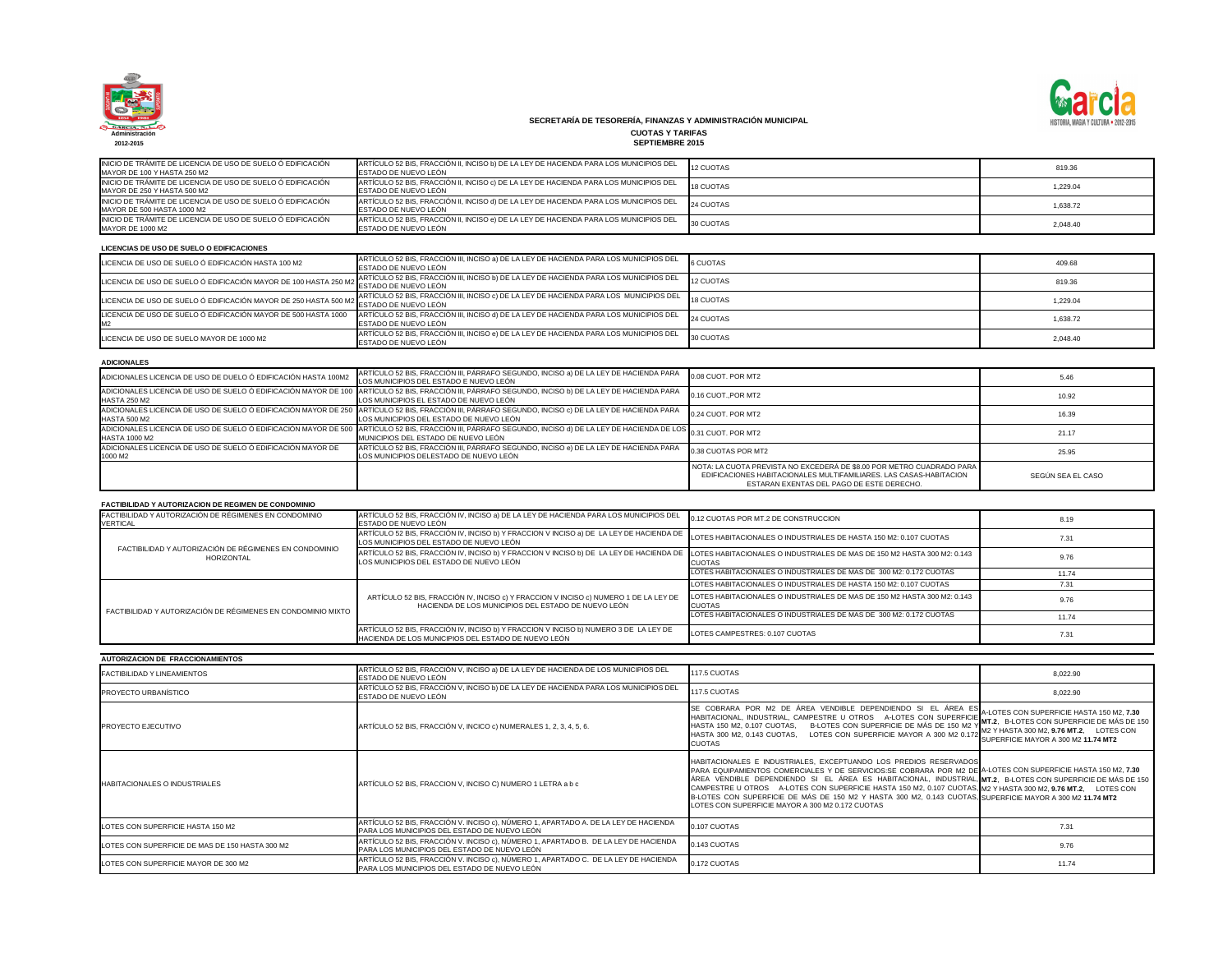

| INDUSTRIALES UBICADOS EN EL MUNICIPIO                                                            | ARTÍCULO 52 BIS, FRACCIÓN V. INCISO c), NÚMERO 2 DE LA LEY DE HACIENDA PARA LOS<br>MUNICIPIOS DEL ESTADO DE NUEVO LEÓN            | 0.107 CUOTAS                                                                                                                                               |
|--------------------------------------------------------------------------------------------------|-----------------------------------------------------------------------------------------------------------------------------------|------------------------------------------------------------------------------------------------------------------------------------------------------------|
| OTROS UBICADOS EN EL MUNICIPIO                                                                   | ARTÍCULO 52 BIS, FRACCIÓN V. INCISO c), NÚMERO 5 DE LA LEY DE HACIENDA PARA LOS<br>MUNICIPIOS DEL ESTADO DE NUEVO LEÓN            | 0.107 CUOTAS                                                                                                                                               |
| CERTIFICACIÓN DEL CUMPLIMIENTO DE REQUSITOS PARA VENTA.                                          | ARTÍCULO 52 BIS, FRACCIÓN V. INCISO c), NÚMERO 6, INCISO d) DE LA LEY DE HACIENDA PARA<br>LOS MUNICIPIOS EL ESTADO DE NUEVO LEÓN  | 117.5 CUOTAS                                                                                                                                               |
| <b>PRORROGA</b>                                                                                  | ARTÍCULO 52 BIS, FRACCIÓN V. INCISO c), NÚMERO 6, INCISO e) DE LA LEY DE HACIENDA PARA<br>LOS MUNICIPIOS DEL ESTADO DE NUEVO LEÓN | 58.5 CUOTAS                                                                                                                                                |
| ACTUALIZACIÓN DE GARANTÍAS                                                                       | ARTÍCULO 52 BIS, FRACCIÓN V. INCISO c), NÚMERO 6, INCISO 1) DE LA LEY DE HACIENDA PARA<br>LOS MUNICIPIOS DEL ESTADO DE NUEVO LEÓN | 58.5 CUOTAS                                                                                                                                                |
| <b>MODIFICACIONES</b>                                                                            | ARTÍCULO 52 BIS, FRACCIÓN V. INCISO c), NÚMERO 6, INCISO 9) DE LA LEY DE HACIENDA PARA<br>LOS MUNICIPIOS DEL ESTADO DE NUEVO LEÓN | 58.5 CUOTAS                                                                                                                                                |
| RECEPCIÓN DE OBRA                                                                                | ARTÍCULO 52 BIS, FRACCIÓN V. INCISO c), NÚMERO 6, INCISO h) DE LA LEY DE HACIENDA PARA<br>LOS MUNICIPIOS DEL ESTADO DE NUEVO LEÓN | 586.5 CUOTAS                                                                                                                                               |
| REGULARIZACIÓN Y ORDENAMIENTO URBANO EN FRACCIONAMIENTOS Y<br>EN LICENCIAS DE USO DE SUELO (75%) | ARTÍCULO 52 BIS, FRACCIÓN VI DE LA LEY DE HACIENDA PARA LOS MUNICIPIOS DEL ESTADO DE<br>NUEVO LEÓN                                | <b>SE APLICARAN LAS CUOTAS PREVISTAS EN LAS FRACCION</b><br>MUNICIPIOS DEL ESTADO DE NUEVO LEON, CON UN INCRE                                              |
| EXPEDICIÓN DE COPIAS CERTIFICADAS DE PLANOS                                                      | ARTÍCULO 52 BIS, FRACCIÓN VII DE LA LEY DE HACIENDA PARA LOS MUNICIPIOS DEL ESTADO<br>DE NUEVO LEÓN                               | 3.5 CUOTAS                                                                                                                                                 |
| EXPEDICIÓN DE CONSTANCIA Y CERTIFICACIONES                                                       | ARTÍCULO 52 BIS, FRACCIÓN VIII DE LA LEY DE HACIENDA PARA LOS MUNICIPIOS DEL ESTADO<br>DE NUEVO LEÓN                              | 2.5 CUOTAS                                                                                                                                                 |
| INFORMACIÓN DE ALINEAMIENTO DE LA VIALIDAD                                                       | ARTÍCULO 52 BIS, FRACCIÓN IX DE LA LEY DE HACIENDA PARA LOS MUNICIPIOS DEL ESTADO DE<br>NUEVO LEÓN                                | 1.5 CUOTAS                                                                                                                                                 |
| <b>INSCRIPCION DE NUEVOS FRACCIONAMIENTOS O AMPLIACION</b>                                       |                                                                                                                                   |                                                                                                                                                            |
| FRACCIONAMIENTOS CUYOS LOTES TENGAN UNA SUPERFICIE PROMEDIO<br><b>MAYOR A 250 M2</b>             | ARTÍCULO 55 INCISO a) DE LA LEY DE HACIENDA PARA LOS MUNICIPIOS DEL ESTADO DE NUEVO<br>LEÓN                                       | 0.023 CUOTAS POR MT2                                                                                                                                       |
| FRACCIONAMINTOS CUYOS LOTES TENGAN UNA SUPERFICIE PROMEDIO<br>ENTRE 150 Y 250 M2                 | ARTÍCULO 55 INCISO b) DE LA LEY DE HACIENDA PARA LOS MUNICIPIOS DEL ESTADO DE<br>NUEVO LEÓN                                       | 0.012 CUOTAS POR MT2                                                                                                                                       |
| FRACCIONAMIENTOS CUYOS LOTES TENGAN UNA SUPERFICIE PROMEDIO<br><b>MENOR A 150 M2</b>             | ARTÍCULO 55 INCISO c) DE LA LEY DE HACIENDA PARA LOS MUNICIPIOS DEL ESTADO DE<br>NUEVO LEÓN                                       | 0.009 CUOTAS POR MT2                                                                                                                                       |
| CEMENTERIOS UBICADOS EN LOS MUNICIPIOS                                                           | ARTÍCULO 55 INCISO d) DE LA LEY DE HACIENDA PARA LOS MUNICIPIOS DEL ESTADO DE NUEVO<br>LEÓN                                       | 0.12 CUOTAS POR MT2                                                                                                                                        |
| ASIGNACIÓN DE NUMERO OFICIAL                                                                     | ARTÍCULO 55, PÁRRAFO TERCERO DE LA LEY DE HACIENDA PARA LOS MUNICIPIOS DEL<br>ESTADO DE NUEVO LEÓN                                | 1.24 CUOTAS                                                                                                                                                |
| POR CERTIFICACIONES, AUTORIZACIONES, CONSTANCIAS Y REGISTROS                                     |                                                                                                                                   |                                                                                                                                                            |
| <b>COPIA SIMPLE POR HOJA</b>                                                                     | ARTÍCULO 57, FRACCIÓN I, INCISO a) DE LA LEY DE HACIENDA PARA LOS MUNICIPIOS DEL                                                  | 0.012 CUOTAS EN HOJAS TAMAÑO CARTA                                                                                                                         |
|                                                                                                  | ESTADO DE NUEVO LEÓN<br>ARTÍCULO 57, FRACCIÓN I, INCISO b) DE LA LEY DE HACIENDA PARA LOS MUNICIPIOS DE L                         | 0.017 CUOTAS EN HOJAS TAMAÑO OFICIO<br>0.024 CUOTAS EN HOJAS TAMAÑO CARTA                                                                                  |
| COPIA A COLOR POR HOJA                                                                           | ESTADO DE NUEVO LEÓN                                                                                                              | 0.034 CUOTAS EN HOJAS TAMAÑO OFICIO                                                                                                                        |
| COPIA CERTIFICADAS POR CADA DOCUMENTO                                                            | ARTÍCULO 57, FRACCIÓN I, INCISO c) DE LA LEY DE HACIENDA PARA LOS MUNICIPIOS DEL<br>ESTADO DE NUEVO LEÓN                          | 1 CUOTA                                                                                                                                                    |
| ICOPIA SIMPLE DE PLANOS                                                                          | ARTÍCULO 57, FRACCIÓN I, INCISO d) DE LA LEY DE HACIENDA PARA LOS MUNICIPIOS DEL<br>ESTADO DE NUEVO LEÓN                          | 0.43 CUOTAS                                                                                                                                                |
| COPIA SIMPLE DE PLANOS A COLOR                                                                   | ARTÍCULO 57, FRACCIÓN I, INCISO e) DE LA LEY DE HACIENDA PARA LOS MUNICIPIOS DEL<br>ESTADO DE NUEVO LEÓN                          | 2 CUOTAS                                                                                                                                                   |
| COPIA CERTIFICADA DE PLANOS                                                                      | ARTÍCULO 57, FRACCIÓN I, INCISO f) DE LA LEY DE HACIENDA PARA LOS MUNICIPIOS DEL<br>ESTADO DE NUEVO LEÓN                          | 3 CUOTAS                                                                                                                                                   |
| COPIA CERTIFICADA DE PLANOS A COLOR                                                              | ARTÍCULO 57, FRACCIÓN I, INCISO 9) DE LA LEY DE HACIENDA PARA LOS MUNICIPIOS DEL<br>ESTADO DE NUEVO LEÓN                          | <b>5 CUOTAS</b>                                                                                                                                            |
| DIVERSAS CONSTANCIAS Y CERTIFICACIONES                                                           | ARTÍCULO 57, FRACCIÓN I, INCISO h) DE LA LEY DE HACIENDA PARA LOS MUNICIPIOS DEL<br>ESTADO DE NUEVO LEÓN                          | <b>CUOTA</b>                                                                                                                                               |
| BÚSQUEDA Y LOCALIZACIÓN DE ARCHIVOS Y EXPEDIENTES                                                | ARTÍCULO 57, FRACCIÓN I, PÁRRAFO TERCERO DE LA LEY DE HACIENDA PARA LOS MUNICIPIOS<br>EL ESTADO DE NUEVO LEÓN                     | <b>CUOTA</b>                                                                                                                                               |
| CERTIFICACIÓN DE PREDIAL                                                                         | ARTÍCULO 57, FRACCIÓN I, INCISO h) DE LA LEY DE HACIENDA PARA LOS MUNICIPIOS EL                                                   | <b>CUOTA</b>                                                                                                                                               |
| CERTIFICACIÓN COMISIONADOS MUNICIPALES                                                           | ARTÍCULO 57, FRACCIÓN I, INCISO h) DE LA LEY DE HACIENDA PARA LOS MUNICIPIOS DEL<br>ESTADO DE NUEVO LEÓN                          | 1 CUOTA                                                                                                                                                    |
| CONSTANCIA O REGISTRO DE REFRENDO                                                                | ARTÍCULO 57, FRACCIÓN I, INCISO h) DE LA LEY DE HACIENDA PARA LOS MUNICIPIOS DEL                                                  | 1 CUOTA                                                                                                                                                    |
| CONSTANCIA DE NO INFRACCIONES, RELATIVAS A CONTROL VEHICULAR                                     | ARTÍCULO 57, FRACCIÓN I, PARRAFO CUARTO DE LA LEY DE HACIENDA PARA LOS MUNICIPIOS<br>DEL ESTADO DE NUEVO LEÓN                     | 0.25 CUOTAS                                                                                                                                                |
|                                                                                                  |                                                                                                                                   |                                                                                                                                                            |
| INSCRIPCIÓN AL INICIO DE ACTIVIDADES                                                             | ARTÍCULO 58 DE LA LEY DE HACIENDA PARA LOS MUNICIPIOS DEL ESTADO DE NUEVO LEÓN                                                    | ESTE ARTÍCULO SOLO MENCIONA LAS CUOTAS POR INSCF<br>ACTIVIDADES, POR REFRENDO ANUAL DE LICENCIA, AUTO<br>CONCESIÓN QUE SE CUBRIRÁN EN LOS MUNICIPIOS DEL Á |
| <b>ESTADIOS DE FUTBOL</b>                                                                        | ARTÍCULO 58 BIS FRACCION A) NUMERO 1 DE LA LEY DE HACIENDA PARA LOS MUNICIPIOS EL<br>ESTADO DE NUEVO LEÓN                         | HASTA 15,000 PERSONAS: 1500 CUOTAS<br>DE MAS DE 15,000 HASTA 25,000 PERSONAS: 2700 CUOTAS<br>DEMAS DE 25,000 PERSONAS: 3500 CUOTAS                         |
| CABARET, CENTROS NOCTURNOS, DISCOTECAS, CASAS Y<br><b>ESTABLECIMIENTOS DE APUESTAS</b>           | ARTÍCULO 58 BIS FRACCION A) NUMERO 2 DE LA LEY DE HACIENDA PARA LOS MUNICIPIOS EL<br>ESTADO DE NUEVO LEÓN                         | NO MAYOR A 120 M2 2390 CUOTAS                                                                                                                              |
| HOTELES Y MOTELES DE PASO CON SERVICIO DE BAR Y RESTURANT-BAR                                    | ARTÍCULO 58 BIS FRACCION A) NUMERO 4 DE LA LEY DE HACIENDA PARA LOS MUNICIPIOS EL                                                 | MAYOR A 120 M2, 2825 CUOTAS<br>1500 CUOTAS                                                                                                                 |
|                                                                                                  | ESTADO DE NUEVO LEÓN                                                                                                              |                                                                                                                                                            |
| <b>ESTABLECIMIENTOS QUE EXPENDAN BEBIDAS ALCOHOLICAS CERRADAS</b>                                |                                                                                                                                   |                                                                                                                                                            |
| ABARROTES CON VENTA DE CERVEZA CON UN AREA DE EXPOSICIÓN AL<br>PÚBLICO NO MAYOR A 50 M2          | ARTÍCULO 58 BIS FRACCION A) NUMERO 5 INCISO a) DE LA LEY DE HACIENDA PARA LOS<br>MUNICIPIOS EL ESTADO DE NUEVO LEÓN               | <b>15 CUOTAS</b>                                                                                                                                           |



| 0.107 CUOTAS                                                                                                                                                                                                      | 7.31          |
|-------------------------------------------------------------------------------------------------------------------------------------------------------------------------------------------------------------------|---------------|
| 0.107 CUOTAS                                                                                                                                                                                                      | 7.31          |
| 117.5 CUOTAS                                                                                                                                                                                                      | 8,022.90      |
| 58.5 CUOTAS                                                                                                                                                                                                       | 3,994.38      |
| 58.5 CUOTAS                                                                                                                                                                                                       | 3,994.38      |
| 58.5 CUOTAS                                                                                                                                                                                                       | 3,994.38      |
| 586.5 CUOTAS                                                                                                                                                                                                      | 40,046.22     |
| SE APLICARAN LAS CUOTAS PREVISTAS EN LAS FRACCIONES III Y IV DEL ARTÍCULO 52 BIS DE LA LEY DE HACIENDA PARA LOS<br>MUNICIPIOS DEL ESTADO DE NUEVO LEON, CON UN INCREMENTO DEL 75%                                 |               |
| 3.5 CUOTAS                                                                                                                                                                                                        | 238.98        |
| 2.5 CUOTAS                                                                                                                                                                                                        | 170.70        |
| 1.5 CUOTAS                                                                                                                                                                                                        | 102.42        |
|                                                                                                                                                                                                                   |               |
| 0.023 CUOTAS POR MT2                                                                                                                                                                                              | 1.57          |
| 0.012 CUOTAS POR MT2                                                                                                                                                                                              | 0.819         |
| 0.009 CUOTAS POR MT2                                                                                                                                                                                              | 0.615         |
| 0.12 CUOTAS POR MT2                                                                                                                                                                                               | 8.19          |
| 1.24 CUOTAS                                                                                                                                                                                                       | 84.67         |
|                                                                                                                                                                                                                   |               |
| 0.012 CUOTAS EN HOJAS TAMAÑO CARTA<br>0.017 CUOTAS EN HOJAS TAMAÑO OFICIO                                                                                                                                         | 0.819         |
| 0.024 CUOTAS EN HOJAS TAMAÑO CARTA                                                                                                                                                                                | 1.161<br>1.64 |
| 0.034 CUOTAS EN HOJAS TAMAÑO OFICIO                                                                                                                                                                               | 2.32          |
| 1 CUOTA                                                                                                                                                                                                           | 68.28         |
| 0.43 CUOTAS                                                                                                                                                                                                       | 29.36         |
| 2 CUOTAS                                                                                                                                                                                                          | 136.56        |
| 3 CUOTAS                                                                                                                                                                                                          | 204.84        |
| 5 CUOTAS                                                                                                                                                                                                          | 341.40        |
| 1 CUOTA                                                                                                                                                                                                           | 68.28         |
| 1 CUOTA                                                                                                                                                                                                           | 68.28         |
| 1 CUOTA                                                                                                                                                                                                           | 68.28         |
| 1 CUOTA                                                                                                                                                                                                           | 68.28         |
| 1 CUOTA                                                                                                                                                                                                           | 68.28         |
| 0.25 CUOTAS                                                                                                                                                                                                       | 17.07         |
|                                                                                                                                                                                                                   |               |
| ESTE ARTÍCULO SOLO MENCIONA LAS CUOTAS POR INSCRIPCIÓN AL INICIO DE<br>ACTIVIDADES, POR REFRENDO ANUAL DE LICENCIA, AUTORIZACIÓN, PERMISO O<br>CONCESIÓN QUE SE CUBRIRÁN EN LOS MUNICIPIOS DEL ÁREA METROPOLITANA |               |
| HASTA 15,000 PERSONAS: 1500 CUOTAS                                                                                                                                                                                | 102,420.00    |
| DE MAS DE 15,000 HASTA 25,000 PERSONAS: 2700 CUOTAS                                                                                                                                                               | 184,356.00    |
| DEMAS DE 25,000 PERSONAS: 3500 CUOTAS                                                                                                                                                                             | 238,980.00    |
| NO MAYOR A 120 M2 2390 CUOTAS                                                                                                                                                                                     | 163,189.20    |
| MAYOR A 120 M2, 2825 CUOTAS                                                                                                                                                                                       | 192,891.00    |
| 1500 CUOTAS                                                                                                                                                                                                       | 102,420.00    |
|                                                                                                                                                                                                                   |               |
| <b>15 CUOTAS</b>                                                                                                                                                                                                  | 1,024.20      |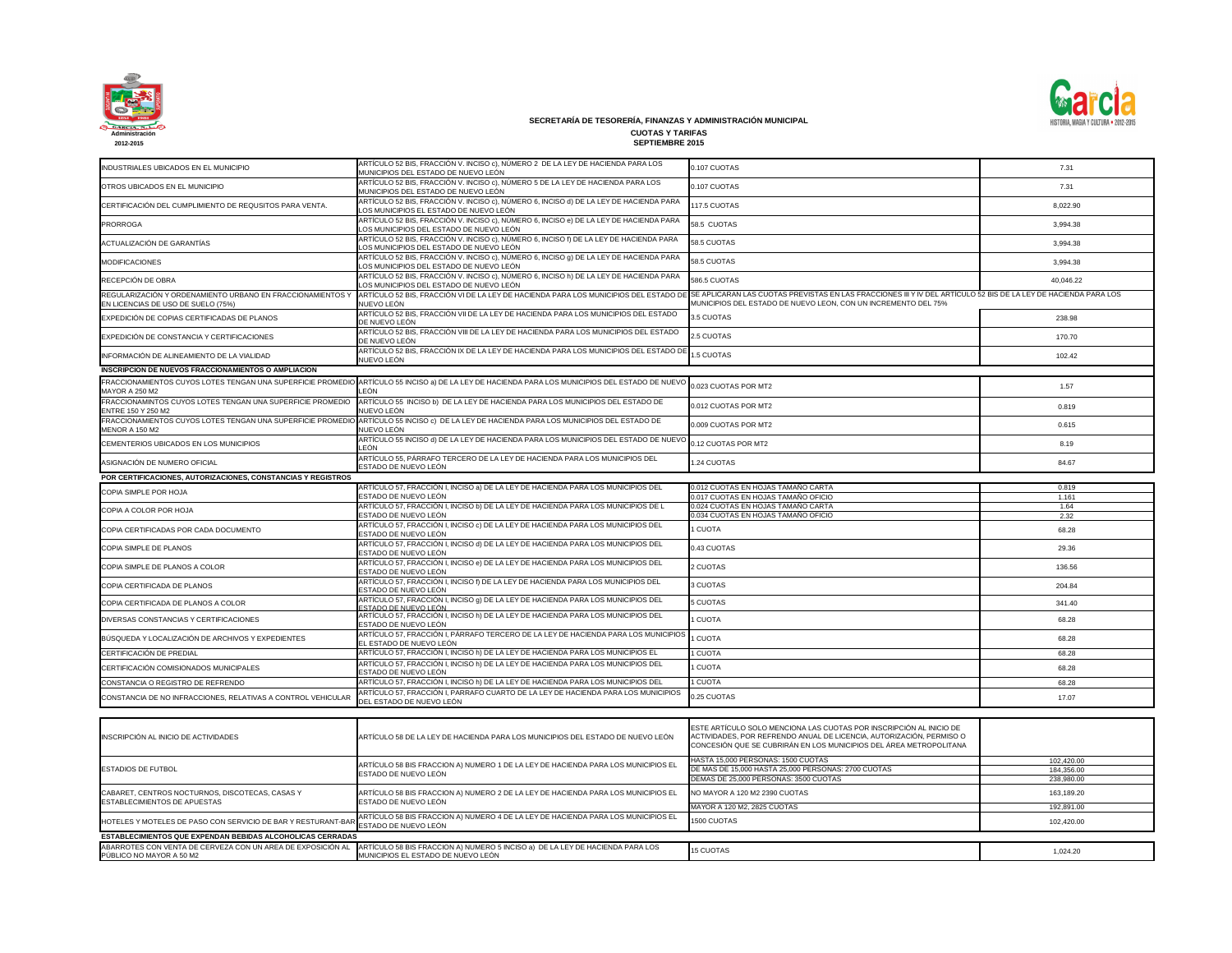

| ABARROTES CON VENTA DE CERVEZA, VINOS Y LICORES CON UN AREA<br>DE EXPOSICIÓN AL PÚBLICO, NO MAYOR A 50 M2         | ARTÍCULO 58 BIS FRACCION A) NUMERO 5 INCISO b) DE LA LEY DE HACIENDA PARA LOS<br>MUNICIPIOS EL ESTADO DE NUEVO LEÓN                                                                                | 30 CUOTAS                                                                                                                      | 2,048.40                                                                                     |
|-------------------------------------------------------------------------------------------------------------------|----------------------------------------------------------------------------------------------------------------------------------------------------------------------------------------------------|--------------------------------------------------------------------------------------------------------------------------------|----------------------------------------------------------------------------------------------|
| DEPOSITO CON VENTA DE CERVEZA INCLUYENO LOS QUE TIENEN                                                            | ARTÍCULO 58 BIS FRACCION A) NUMERO 5 INCISO c) DE LA LEY DE HACIENDA PARA LOS                                                                                                                      | 40 CUOTAS                                                                                                                      | 2,731.20                                                                                     |
| DEPOSITO CON VENTA DE CERVEZA, VINOS Y LICORES INCLUYENDO LOS<br>QUE TIENEN SERVICIO DE AUTO                      | ARTÍCULO 58 BIS FRACCION A) NUMERO 5 INCISO d) DE LA LEY DE HACIENDA PARA LOS<br>MUNICIPIOS EL ESTADO DE NUEVO LEÓN                                                                                | 80 CUOTAS                                                                                                                      | 5,462.40                                                                                     |
| <b>LICORERÍAS</b>                                                                                                 | ARTÍCULO 58 BIS FRACCION A) NUMERO 5 INCISO e) DE LA LEY DE HACIENDA PARA LOS<br>MUNICIPIOS EL ESTADO DE NUEVO LEÓN                                                                                | 80 CUOTAS                                                                                                                      | 5,462.40                                                                                     |
| MINISÚPER Y TIENDAS DE CONVENIENCIA CON UN AREA DE EXPOSICIÓN<br>AL PUBLICO NO MAYOR A 120 M2                     | ARTÍCULO 58 BIS FRACCION A) NUMERO 5 INCISO f) DE LA LEY DE HACIENDA PARA LOS<br>MUNICIPIOS EL ESTADO DE NUEVO LEÓN                                                                                | 60 CUOTAS                                                                                                                      | 4,096.80                                                                                     |
| MINISÚPER Y TIENDAS DE CONVENIENCIA CON UN AREA DE EXPOSICIÓN                                                     | ARTÍCULO 58 BIS FRACCION A) NUMERO 5 INCISO 9) DE LA LEY DE HACIENDA PARA LOS                                                                                                                      | 135 CUOTAS                                                                                                                     | 9,217.80                                                                                     |
| AL PÚBLICO MAYOR A 120 M2<br>TIENDAS DE AUTO SERVICIO MAYOR A 120 M2                                              | MUNICIPIOS EL ESTADO DE NUEVO LEÓN<br>ARTÍCULO 58 BIS FRACCION A) NUMERO 5 INCISO h) DE LA LEY DE HACIENDA PARA LOS                                                                                | 190 CUOTAS                                                                                                                     | 12,973.20                                                                                    |
| TIENDAS DE AUTO SERV DEPARTAMENTALES MAYOR A 120 M2                                                               | MUNICIPIOS EL ESTADO DE NUEVO LEÓN<br>ARTÍCULO 58 BIS FRACCION A) NUMERO 5 INCISO i) DE LA LEY DE HACIENDA PARA LOS                                                                                | 380 CUOTAS                                                                                                                     | 25,946.40                                                                                    |
| EXPENDIO Y DISTRIBUCIÓN AL MAYOREO DE CERVEZA Ó BEBIDAS                                                           | MUNICIPIOS EL ESTADO DE NUEVO LEÓN<br>ARTÍCULO 58 BIS FRACCION A) NUMERO 5 INCISO j) DE LA LEY DE HACIENDA PARA LOS                                                                                | 340 CUOTAS                                                                                                                     | 23,215.20                                                                                    |
| <b>ALCOHÓLICAS</b><br>ESTABLECIMIENTOS QUE EXPENDAN BEBIDAS ALCOHOLICAS EN BOTELLA ABIERTA O AL COPEO             | MUNICIPIOS EL ESTADO DE NUEVO LEÓN                                                                                                                                                                 |                                                                                                                                |                                                                                              |
|                                                                                                                   | ARTÍCULO 58 BIS FRACCION A) NUMERO 5 INCISO k) SUBINCISO a) DE LA LEY DE HACIENDA                                                                                                                  |                                                                                                                                |                                                                                              |
| CERVECERÍAS CON EXPENDIO DE CERVEZA                                                                               | PARA LOS MUNICIPIOS DEL ESTADO DE NUEVO LEÓN                                                                                                                                                       | <b>85 CUOTAS</b>                                                                                                               | 5,803.80                                                                                     |
| RESTAURANTES, LONCHERÍAS, FONDAS Y SIMILARES CON EXPENDIO DE<br>CERVEZA                                           | ARTÍCULO 58 BIS FRACCION A) NUMERO 5 INCISO K) SUBINCISO b) DE LA LEY DE HACIENDA<br>PARA LOS MUNICIPIOS DEL ESTADO DE NUEVO LEÓN                                                                  | <b>85 CUOTAS</b>                                                                                                               | 5,803.80                                                                                     |
| BILLARES CON EXPENDIO DE CERVEZA                                                                                  | ARTÍCULO 58 BIS FRACCION A) NUMERO 5 INCISO k) SUBINCISO c) DE LA LEY DE HACIENDA<br>PARA LOS MUNICIPIOS DEL ESTADO DE NUEVO LEÓN                                                                  | <b>85 CUOTAS</b>                                                                                                               | 5,803.80                                                                                     |
| BILLARES CON EXPENDIO DE CERVEZA. VINOS Y LICORES                                                                 | ARTÍCULO 58 BIS FRACCION A) NUMERO 5 INCISO k) SUBINCISO d) DE LA LEY DE HACIENDA<br>PARA LOS MUNICIPIOS DEL ESTADO DE NUEVO LEÓN                                                                  | 130 CUOTAS                                                                                                                     | 8,876.40                                                                                     |
| CANTINAS O BARES CON EXPENDIO DE CERVEZA VINOS Y LICORES                                                          | ARTÍCULO 58 BIS FRACCION A) NUMERO 5 INCISO k) SUBINCISO e) DE LA LEY DE HACIENDA<br>PARA LOS MUNICIPIOS DEL ESTADO DE NUEVO LEÓN                                                                  | 250 CUOTAS                                                                                                                     | 17,070.00                                                                                    |
| RESTAURANTES - BAR CON EXPENIO DE CERVEZA, VINOS Y LICORES,<br>CON UN ÁREA DE ATENCIÓN AL PÚBLICO DE HASTA 120 M2 | ARTÍCULO 58 BIS FRACCION A) NUMERO 5 INCISO k) SUBINCISO f) DE LA LEY DE HACIENDA PARA<br>LOS MUNICIPIOS DEL ESTADO DE NUEVO LEÓn                                                                  | 150 CUOTAS                                                                                                                     | 10,242.00                                                                                    |
| RESTAURANTES- BAR CON EXPENDIO DE CERVEZA, VINOS Y LICORES<br>CON UN AREA DE ATENCIÓN AL PÚBLICO MAYOR A 120 M2   | ARTÍCULO 58 BIS FRACCION A) NUMERO 5 INCISO k) SUBINCISO g) DE LA LEY DE HACIENDA<br>PARA LOS MUNICIPIOS DEL ESTADO DE NUEVO LEÓN                                                                  | 250 CUOTAS                                                                                                                     | 17,070.00                                                                                    |
| CENTROS O CLUBES SOCIALES O DEPORTIVOS CON EXPENDIO O<br>CONSUMO DE CERVEZA, VINOS Y LICORES                      | ARTÍCULO 58 BIS FRACCION A) NUMERO 5 INCISO k) SUBINCISO h) DE LA LEY DE HACIENDA<br>PARA LOS MUNICIPIOS DEL ESTADO DE NUEVO LEÓN                                                                  | PAGARÁN UNA CUOTA POR METRO DE SUPERFICIE DE EXPENDIO O DE CONSUMO<br>EN NINGÚN CASO LA CANTIDAD SERÁ INFERIOR A 100 CUOTAS    | 68.28 POR M2 DE SUPERFICIE DE EXPENDIO O DE<br>CONSUMO, NINGUN CASO SERA INFERIOR A<br>6,828 |
| CENTROS O CLUBES SOCIALES O DEPORTIVOS CON EXPENDIO O<br>CONSUMO DE CERVEZA, VINOS Y LICORES                      | ARTÍCULO 58 BIS FRACCION A) NUMERO 5 INCISO k) SUBINCISO i) DE LA LEY DE HACIENDA PARA<br>LOS MUNICIPIOS DEL ESTADO DE NUEVO LEÓN                                                                  | PAGARÁN 0.25 CUOTAS POR METRO CUADRADO DE SUPERFICIE DE CONSUMO, EN<br>NINGUN CASO, LA CANTIDAD A PAGAR SERA MENOR A 50 CUOTAS | 17.07 POR M2 DE SUPERFICIE DE CONSUMO,<br>NINGUN CASO SERA INFERIOR A 3,414                  |
|                                                                                                                   |                                                                                                                                                                                                    | HASTA 150 M2 DE EXPENDIO O CONSUMO ABIERTO AL PÚBLICO 150 CUOTAS                                                               | 10,242.00                                                                                    |
| HOTELES CON EXPENDIO O CONSUMO HASTA 150 M2                                                                       | ARTICULO 58 BIS FRACCION A) NUMERO 5 INCISO k) SUBINCISO J) DE LA LEY DE HACIENDA PARA POR EL EXEDENTE DE 150 METROS, PAGARÁN POR CADA M2 O FRACCIÓN DE<br>LOS MUNICIPIOS DEL ESTADO DE NUEVO LEON | EXPENDIO O CONSUMO ABIERTO AL PÚBLICO 0.6 CUOTAS                                                                               | 40.97                                                                                        |
|                                                                                                                   |                                                                                                                                                                                                    | NOTA: EN NINGIN CASO LA CANTIDAD A PAGAR SERA MAYOR A 1,000 CUOTAS                                                             | NO MAYOR A 68,280                                                                            |
|                                                                                                                   |                                                                                                                                                                                                    |                                                                                                                                |                                                                                              |
| <b>PERMISOS ESPECIALES</b>                                                                                        |                                                                                                                                                                                                    |                                                                                                                                |                                                                                              |
| EXPENDIO Y CONSUMO DE BEBIDAS ALCOHOLICAS                                                                         | ARTÍCULO 58 BIS FRACCION B) NUMERO 1 DE LA LEY DE HACIENDA PARA LOS MUNICIPIOS DEL<br>ESTADO DE NUEVO LEÓN                                                                                         | 0.2 CUOTAS POR M2 DE SUPERFICIE DE EXPENDIO O CONSUMO, MAS UN 10% DE<br>LOS DERECHOS POR CADA DIA DE DURACION DEL PERMISO      | 13.66                                                                                        |
| CONSUMO DE BEBIDAS ALCOHOLICAS                                                                                    | ARTÍCULO 58 BIS FRACCION B) NUMERO 2 DE LA LEY DE HACIENDA PARA LOS MUNICIPIOS DEL<br>ESTADO DE NUEVO LEÓN                                                                                         | 0.1 CUOTAS POR M2 SE SUPERFICIE DE CONSUMO, MAS UN 10% DE LOS<br>DERECHOS POR CADA DIA DE DURACION DEL PERMISO                 | 6.83                                                                                         |
|                                                                                                                   |                                                                                                                                                                                                    | EN NINGUN CASO LA CANTIDAD A PAGAR SERÁ MENOR A 50 CUOTAS                                                                      | 3,414.00                                                                                     |
|                                                                                                                   |                                                                                                                                                                                                    |                                                                                                                                |                                                                                              |
| <b>REVISION, INSPECCION Y SERVICIO</b>                                                                            |                                                                                                                                                                                                    |                                                                                                                                |                                                                                              |
| SERVICIO DE EXAMEN MEDICO DE PERICIA PARA AUTORIZACIÓN DE<br>LICENCIA DE MANEJO                                   | ARTÍCULO 62 FRACCIÓN I DE LA LEY DE HACIENDA PARA LOS MUNICIPIOS DEL ESTADO DE<br>NUEVO LEÓN                                                                                                       | 2 CUOTAS                                                                                                                       | 136.56                                                                                       |
| PERMISO PARA TRANSITAR SIN PLACAS                                                                                 | ARTÍCULO 62 FRACCIÓN I, PÁRRAFO SEGUNDO DE LA LEY DE HACIENDA PARA LOS MUNICIPIOS<br>DEL ESTADO DE NUEVO LEÓN                                                                                      | <b>6 CUOTAS</b>                                                                                                                | 409.68                                                                                       |
| LICENCIA PARA ESTACIONAMIENTO CARGA Y DESCARGA                                                                    | ARTÍCULO 62 FRACCIÓN I, PÁRRAFO CUARTO DE LA LEY DE HACIENDA PARA LOS MUNICIPIOS<br>DEL ESTADO DE NUEVO LEÓN                                                                                       | 5 CUOTAS                                                                                                                       | 341.40                                                                                       |
| REVISIÓN DE ISAI                                                                                                  | ARTÍCULO 62 FRACCIÓN IV DE LA LEY DE HACIENDA PARA LOS MUNICIPIOS DEL ESTADO DE<br>NUEVO LEÓN                                                                                                      | 10 CUOTAS POR CADA INMUEBLE CUANDO NO EXISTA CANTIDAD A PAGAR POR<br>CONCEPTO DEL ISAI                                         | 682.80                                                                                       |
| INSPECCIÓN DE COMERCIO AMBULANTE                                                                                  | ARTÍCULO 62, FRACCIÓN II DE LA LEY DE HACIENDA PARA LOS MUNICIPIOS DEL ESTADO DE<br>NUEVO LEÓN                                                                                                     | DE \$20 A \$70 POR INSPECCIONES QUE PREVIENEN LOS REGLAMENTOS A NIVEL<br><b>MUNICIPAL</b>                                      | \$20 Y \$70                                                                                  |
| INTERVENCION DE DIV. Y ESPECT. PUB.                                                                               | ARTÍCULO 31 BIS, FRACCION I, INCISO d) y ARTÍCULO 63 DE LA LEY DE HACIENDA PARA LOS<br>MUNICIPIOS DEL ESTADO DE NUEVO LEÓN                                                                         | EN RAZÓN A SU COSTO                                                                                                            | SEGÚN SEA EL CASO                                                                            |

| <b>REVISION, INSPECCION Y SERVICIO</b>                                          |                                                                                                                            |                                                                                               |                   |
|---------------------------------------------------------------------------------|----------------------------------------------------------------------------------------------------------------------------|-----------------------------------------------------------------------------------------------|-------------------|
| SERVICIO DE EXAMEN MEDICO DE PERICIA PARA AUTORIZACIÓN DE<br>LICENCIA DE MANEJO | ARTÍCULO 62 FRACCIÓN I DE LA LEY DE HACIENDA PARA LOS MUNICIPIOS DEL ESTADO DE<br>NUEVO LEÓN                               | 2 CUOTAS                                                                                      | 136.56            |
| <b>PERMISO PARA TRANSITAR SIN PLACAS</b>                                        | ARTÍCULO 62 FRACCIÓN I, PÁRRAFO SEGUNDO DE LA LEY DE HACIENDA PARA LOS MUNICIPIOS 6 CUOTAS<br>DEL ESTADO DE NUEVO LEÓN     |                                                                                               | 409.68            |
| LICENCIA PARA ESTACIONAMIENTO CARGA Y DESCARGA                                  | ARTÍCULO 62 FRACCIÓN I, PÁRRAFO CUARTO DE LA LEY DE HACIENDA PARA LOS MUNICIPIOS<br>DEL ESTADO DE NUEVO LEÓN               | 5 CUOTAS                                                                                      | 341.40            |
| REVISIÓN DE ISAI                                                                | ARTÍCULO 62 FRACCIÓN IV DE LA LEY DE HACIENDA PARA LOS MUNICIPIOS DEL ESTADO DE<br>NUEVO LEÓN                              | 10 CUOTAS POR CADA INMUEBLE CUANDO NO EXISTA CANTIDAD A PAGAR POR<br><b>CONCEPTO DEL ISAI</b> | 682.80            |
| INSPECCIÓN DE COMERCIO AMBULANTE                                                | ARTÍCULO 62, FRACCIÓN II DE LA LEY DE HACIENDA PARA LOS MUNICIPIOS DEL ESTADO DE<br>NUEVO LEÓN                             | DE \$20 A \$70 POR INSPECCIONES QUE PREVIENEN LOS REGLAMENTOS A NIVEL<br><b>MUNICIPAL</b>     | \$20 Y \$70       |
| INTERVENCION DE DIV. Y ESPECT. PUB.                                             | ARTÍCULO 31 BIS, FRACCION I, INCISO d) y ARTÍCULO 63 DE LA LEY DE HACIENDA PARA LOS<br>MUNICIPIOS DEL ESTADO DE NUEVO LEÓN | EN RAZÓN A SU COSTO                                                                           | SEGÚN SEA EL CASO |
| <b>INSPECCION DE ECOLOGIA</b>                                                   | ARTICULO 63 DE LA LEY DE HACIENDA ARA LOS MUNICIPIOS DEL ESTADO DE NUEVO LEON                                              | EN RAZÓN A SU COSTO                                                                           | SEGÚN SEA EL CASO |
| SERVICIOS SANITARIOS QUE PRESTE EL MUNICIPIO                                    |                                                                                                                            |                                                                                               |                   |
| MANTENER ANIMALES EN OBSERVACIÓN                                                | ART ÍCULO 62, FRACCIÓN VI, INCISO a) DE LA LEY DE HACIENDA PARA LOS MUNICIPIOS DEL<br><b>ESTADO DE NUEVO LEÓN</b>          | 0.50 CUOTAS                                                                                   | 34.14             |
| RECOGER ANIMALES DOMÉSTICOS ENFERMOS                                            | ARTÍCULO 62, FRACCIÓN VI INCISO b) DE LA LEY DE HACIENDA PARA LOS MUNICIPIOS DEL<br>ESTADO DE NUEVO LEÓN                   | 0.50 CUOTAS                                                                                   | 34.14             |
| <b>EXPEDICION DE LICENCIAS</b>                                                  |                                                                                                                            |                                                                                               |                   |

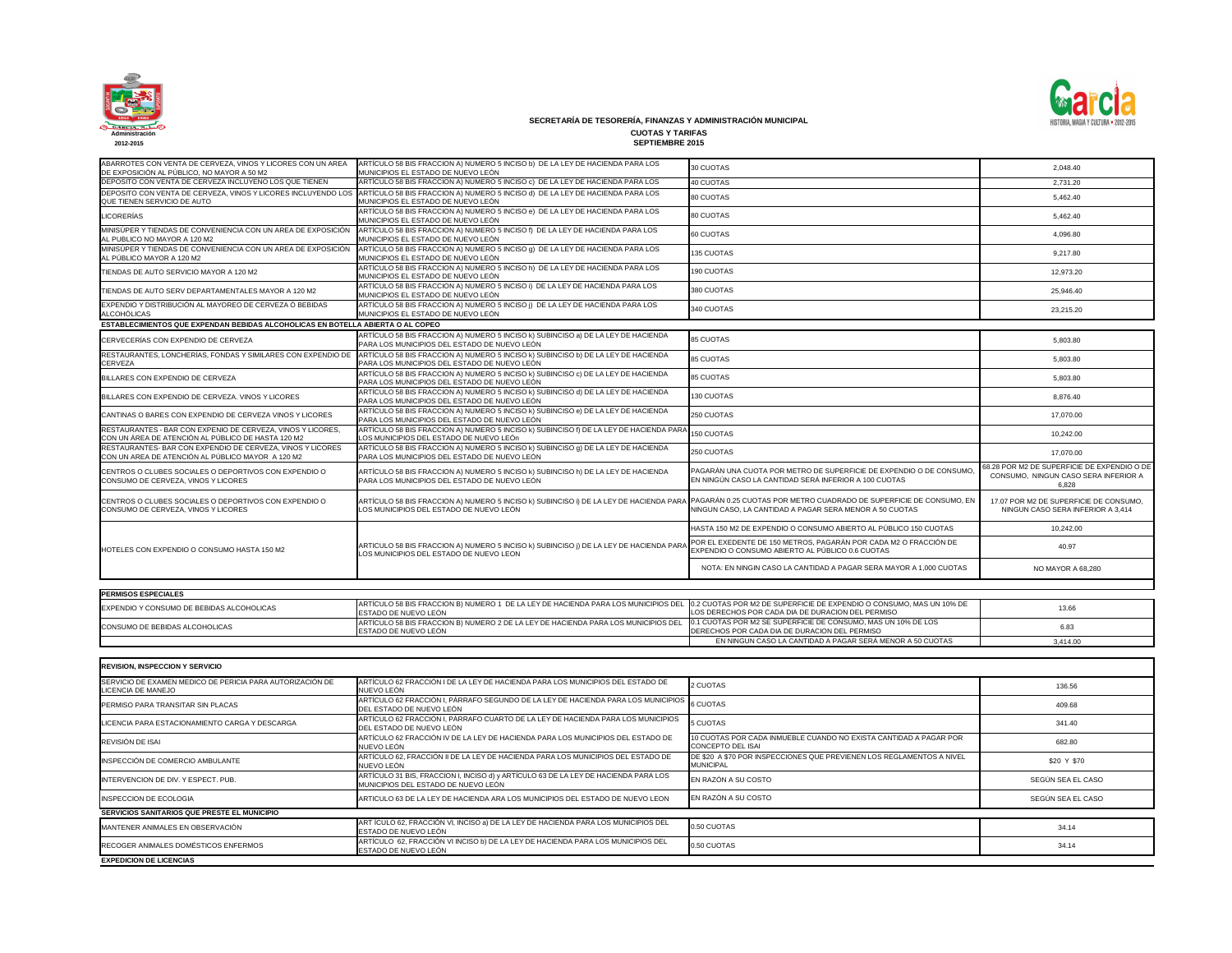

|                                                                                             | ARTÍCULO 64, FRACCIÓN V, PÁRRAFO PRIMERO DE LA LEY DE HACIENDA PARA LOS MUNICIPIOS<br>DEL ESTADO DE NUEVO LEÓN        | POR LICENCIA Y MEDIO DE IDENTIFICACIÓN POR M2 DE EXPOSICIÓN, 2.5 CUOTAS                                                                                                                                                                                                  | 170.70                                      |
|---------------------------------------------------------------------------------------------|-----------------------------------------------------------------------------------------------------------------------|--------------------------------------------------------------------------------------------------------------------------------------------------------------------------------------------------------------------------------------------------------------------------|---------------------------------------------|
| LICENCIA DE ANUNCIOS                                                                        | ARTÍCULO 64, FRACCIÓN V, PÁRRAFO SEGUNDO DE LA LEY DE HACIENDA PARA LOS<br>MUNICIPIOS DEL ESTADO DE NUEVO LEÓN        | ANUNCIOS CUYA SUPERFICIE DE EXPOSICIÓN ESTE COMPUESTA DE ELEMENTOS<br>ELECTRÓNICOS, EL MONTO MÁXIMO SERÁ DE 75 CUOTAS                                                                                                                                                    | 5,121.00                                    |
| LICENCIA DE ANUNCIOS EN VIA PUBLICA                                                         | ARTÍCULO 64, FRACCIÓN V, PÁRRAFO SEXTO DE LA LEY DE HACIENDA PARA LOS MUNICIPIOS<br>DEL ESTADO DE NUEVO LEÓN          | 0.4 CUOTAS POR METROS CUADRADO DE EXPOSICION POR DIA                                                                                                                                                                                                                     | 27.31                                       |
| <b>LIMPIEZA DE LOTES BALDÍOS</b>                                                            |                                                                                                                       |                                                                                                                                                                                                                                                                          |                                             |
|                                                                                             | ARTÍCULO 65, INCISO a) DE LA LEY DE HACIENDA PARA LOS MUNICIPIOS DEL ESTADO DE<br>NUEVO LEÓN                          | PREDIOS CON SUPERFICIE HASTA 1,000 M2 0.30 CUOTAS                                                                                                                                                                                                                        | 20.48                                       |
| LIMPIEZA DE LOTES BALDÍOS                                                                   | ARTÍCULO 65 INCISO b) DE LA LEY DE HACIENDA PARA LOS MUNICIPIOS DEL ESTADO DE NUEVO<br>LEÓN                           | POR EL EXCEDENTE DE 1,000 M2, POR CADA M2 EXCEDENTE 0.26 CUOTAS                                                                                                                                                                                                          | 17.75                                       |
|                                                                                             | ARTÍCULO 65, PÁRRAFO SEPTIMO DE LA LEY DE HACIENDA PARA LOS MUNICIPIOS DEL ESTADO<br>DE NUEVO LEÓN                    | POR SERVICIO DE RECOLECCIÓN, TRASLADO Y DISPOSICIÓN FINAL DE LA BASURA<br>PRODUCTO DE LA LIMPIEZA A SOLICITUD DEL PROPIETARIO DEL PREDIO, EL<br>COSTO SERÁ DE 6 CUOTAS POR M3 O FRACCIÓN DE MATERIA RECOLECTADA                                                          | 409.68                                      |
| <b>LIMPIEZA Y RECOLECCION DE DESECHOS INDUSTRIALES Y COMERCIALES</b>                        |                                                                                                                       |                                                                                                                                                                                                                                                                          |                                             |
|                                                                                             | ARTÍCULO 65 BIS INCISO a) DE LA LEY DE HACIENDA PARA LOS MUNICIPIOS DEL ESTADO DE<br>NUEVO LEÓN                       | INMUEBLES QUE GENEREN HASTA 5 KG. DIARIOS, 2 CUOTAS                                                                                                                                                                                                                      | 136.56                                      |
|                                                                                             | ARTÍCULO 65 BIS INCISO b) DE LA LEY DE HACIENDA PARA LOS MUNICIPIOS DEL ESTADO DE<br>NUEVO LEÓN                       | INMUEBLES QUE GENEREN MÁS DE 5 KG. Y HASTA 10 KG DIARIOS, 4 CUOTAS                                                                                                                                                                                                       | 273.12                                      |
|                                                                                             | ARTÍCULO 65 BIS INCISO c) DE LA LEY DE HACIENDA PARA LOS MUNICIPIOS DEL ESTADO DE<br>NUEVO LEÓN                       | INMUEBLES QUE GENEREN MÁS DE 10 KG. Y HASTA 25 KG. DIARIOS, 6 CUOTAS                                                                                                                                                                                                     | 409.68                                      |
| SERVICIO DE LIMPIA DE DESECHOS INDUSTRIALES Y COMERCIALES                                   | ARTÍCULO 65 BIS INCISO d) DE LA LEY DE HACIENDA PARA LOS MUNICIPIOS DEL ESTADO DE<br>NUEVO LEÓN                       | INMUEBLES QUE GENEREN MÁS DE 25 KG. Y HASTA 50 KG. DIARIOS, 14 CUOTAS                                                                                                                                                                                                    | 955.92                                      |
|                                                                                             | ARTÍCULO 65 BIS INCISO e) DE LA LEY DE HACIENDA PARA LOS MUNICIPIOS DEL ESTADO DE<br>NUEVO LEÓN                       | INMUEBLES QUE GENEREN MÁS DE 50 KG. Y HASTA 100 KG. DIARIOS, 25 CUOTAS                                                                                                                                                                                                   | 1,707.00                                    |
|                                                                                             | ARTÍCULO 65 BIS INCISO f) DE LA LEY DE HACIENDA PARA LOS MUNICIPIOS DEL ESTADO DE<br>NUEVO LEÓN                       | INMUEBLES QUE GENEREN MÁS DE 100 KG. Y HASTA 200 KG. DIARIOS, 48 CUOTAS                                                                                                                                                                                                  | 3,277.44                                    |
|                                                                                             | ARTÍCULO 65 BIS INCISO g) DE LA LEY DE HACIENDA PARA LOS MUNICIPIOS DEL ESTADO DE<br>NUEVO LEÓN                       | INMUEBLES QUE GENEREN MÁS DE 200 KG. Ó EL EQUIVALENTE A TRES M3 DIARIOS<br>EL COBRO SERÁ DE 48 CUOTAS MÁS 0.50 CUOTAS POR CADA 5KG. ADICIONALES                                                                                                                          | 3,277.44 MÁS 34.14 POR CADA 5KG ADICIONALES |
| <b>OCUPACION DE LA VIA PUBLICA</b>                                                          |                                                                                                                       |                                                                                                                                                                                                                                                                          |                                             |
| OCUPAR LA VÍA PUBLICA CON INSTALACIONES FIJAS O SEMIFIJAS                                   | ARTÍCULO 65 BIS-1, FRACCIÓN I DE LA LEY DE HACIENDA PARA LOS MUNCICPIOS DEL ESTADO<br>DE NUEVO LEÓN                   | 0.016 CUOTAS DIARIAS                                                                                                                                                                                                                                                     | 1.09                                        |
| SITIOS DE AUTOMÓVILES                                                                       | ARTÍCULO 65 BIS-1, FRACCIÓN II DE LA LEY DE HACIENDA PARA LOS MUNICIPIOS DEL ESTADO<br>DE NUEVO LEÓN                  | <b>5 CUOTAS POR TRIMESTRE</b>                                                                                                                                                                                                                                            | 341.40                                      |
| CAJONES ESTACIONAMIENTO COMERCIAL                                                           | ARTÍCULO 65 BIS-1, FRACCIÓN III INCISO a) DE LA LEY DE HACIENDA PARA LOS MUNICIPIOS DEL<br>ESTADO DE NUEVO LEÓN       | 5 CUOTAS POR M2                                                                                                                                                                                                                                                          | 341.40                                      |
| CAJONES ESTACIONAMIENTO PARTICULAR                                                          | ARTÍCULO 65 BIS-1, FRACCIÓN III INCISO b) DE LA LEY DE HACIENDA PARA LOS MUNICIPIOS DEL<br>ESTADO DE NUEVO LEÓN       | 1.5 CUOTAS POR M2                                                                                                                                                                                                                                                        | 102.42                                      |
| RECOLECCIÓN DE PARQUÍMETROS                                                                 | ARTÍCULO 65 BIS-1, FRACCIÓN IV, PÁRRAFO PRIMERO DE LA LEY DE HACIENDA PARA LOS<br>MUNICIPIOS DEL ESTADO DE NUEVO LEÓN | \$2.50 POR HORA                                                                                                                                                                                                                                                          | \$2.50 POR HORA                             |
| MERCADOS AMBULANTES                                                                         | ARTÍCULO 65 BIS-1, FRACCIÓN I DE LA LEY DE HACIENDA PARA LOS MUNCICPIOS DEL ESTADO<br>DE NUEVO LEÓN                   | 0.016 CUOTAS DIARIAS POR M2 COMPLETO O FRACCION                                                                                                                                                                                                                          | 1.09                                        |
| OTRAS OCUPACIONES DE LA VIA PUBLICA                                                         | ARTÍCULO 65 BIS-1, FRACCIÓN I, PÁRRAFO SEGUNDO DE LA LEY DE HACIENDA PARA LOS<br>MUNCIPIOS DEL ESTADO DE NUEVO LEON   | 0.081 CUOTAS DIARIAS POR METRO CUADRADO                                                                                                                                                                                                                                  | 5.53                                        |
| CONTRIBUCIONES POR NUEVOS FRACCIONAMIENTOS, EDIFICACIONES, RELOTIFICACIONES Y SUBDIVISIONES |                                                                                                                       |                                                                                                                                                                                                                                                                          |                                             |
| PAGO DEL 7 %                                                                                | ARTICULO 65 BIS 2 DE LA LEY DE HACIENDA PARA LOS MUNICIPIOS DEL ESTADO DE NUEVO<br><b>LEON</b>                        | SEGÚN SEA EL CASO                                                                                                                                                                                                                                                        | SEGÚN SEA EL CASO                           |
| <b>PAGO DEL ARTICULO 151 FRACC II</b>                                                       | ARTICULO 65 BIS 2 DE LA LEY DE HACIENDA PARA LOS MUNICIPIOS DEL ESTADO DE NUEVO<br><b>LEON</b>                        | CEDER SUELO AL MUNICIPIO PARA DESTINOS A RAZÓN DEL 17% -DIECISIETE DEL<br>ÁREA VENDIBLE Ó 22 -VEINTIDÓS METROS CUADRADOS POR UNIDAD DE VIVIENDA<br>O LO QUE RESULTE MAYOR. LOS USOS COMPLEMENTARIOS NO HABITACIONALES<br>CEDERÁN EL 7% - SIETE DEL ÁREA VENDIBLE CORRESP | SEGÚN SEA EL CASO                           |
| <b>OTROS INGRESOS</b>                                                                       |                                                                                                                       |                                                                                                                                                                                                                                                                          |                                             |
| <b>OTROS INGRESOS</b>                                                                       | ARTICULO 63 PARRAFO SEGUNDO DE LA LEY DE HACIENDA PARA LOS MUNICIPIOS DEL ESTADO SEGÚN SEA EL CASO                    |                                                                                                                                                                                                                                                                          | SEGÚN SEA EL CASO                           |
| <b>DIVERSOS</b>                                                                             |                                                                                                                       |                                                                                                                                                                                                                                                                          |                                             |
| <b>DIVERSOS</b>                                                                             | ARTICULO 63 PARRAFO SEGUNDO DE LA LEY DE HACIENDA PARA LOS MUNICIPIOS DEL ESTADO<br>DE NUEVO LEON                     | SEGÚN SEA EL CASO                                                                                                                                                                                                                                                        | SEGÚN SEA EL CASO                           |
|                                                                                             | <b>3.- PRODUCTOS</b>                                                                                                  |                                                                                                                                                                                                                                                                          |                                             |
| <b>CONCEPTO Y DESCRIPCION</b>                                                               | <b>FUNDAMENTO JURÍDICO</b>                                                                                            | <b>CUOTA QUE CORRESPONDE</b>                                                                                                                                                                                                                                             | <b>CANTIDAD</b>                             |
| <b>EXPLOTACION</b>                                                                          |                                                                                                                       |                                                                                                                                                                                                                                                                          |                                             |
| <b>CUOTAS DIF GUARDERIAS</b>                                                                | ARTICULO 66, FRACCION I DE LA LEY DE HACIENDA PARA LOS MUNICIPIOS DEL ESTADO DE<br><b>NUEVO LEON</b>                  | SEGÚN SEA EL CASO                                                                                                                                                                                                                                                        | SEGÚN SEA EL CASO                           |
|                                                                                             | <b>4.- APROVECHAMIENTOS</b>                                                                                           |                                                                                                                                                                                                                                                                          |                                             |
| <b>CONCEPTO Y DESCRIPCION</b>                                                               | <b>FUNDAMENTO JURÍDICO</b>                                                                                            | <b>CUOTA QUE CORRESPONDE</b>                                                                                                                                                                                                                                             | <b>CANTIDAD</b>                             |
| <b>MULTAS</b>                                                                               |                                                                                                                       |                                                                                                                                                                                                                                                                          |                                             |
|                                                                                             |                                                                                                                       |                                                                                                                                                                                                                                                                          |                                             |

| <b>CONCEPTO Y DESCRIPCION</b> | <b>FUNDAMENTO JURIDICO</b>                                                                           |  |
|-------------------------------|------------------------------------------------------------------------------------------------------|--|
| <b>EXPLOTACION</b>            |                                                                                                      |  |
| <b>CUOTAS DIF GUARDERIAS</b>  | ARTICULO 66, FRACCION I DE LA LEY DE HACIENDA PARA LOS MUNICIPIOS DEL ESTADO DE<br><b>NUEVO LEON</b> |  |

SEGÚN SEA EL CASO

| <b>CONCEPTO Y DESCRIPCION</b> | <b>FUNDAMENTO JURIDICO</b>                                                                                                                                                                                                                                                                                         | <b>CUOTA QUE CORRESPONDE</b>                                       |
|-------------------------------|--------------------------------------------------------------------------------------------------------------------------------------------------------------------------------------------------------------------------------------------------------------------------------------------------------------------|--------------------------------------------------------------------|
| <b>MULTAS</b>                 |                                                                                                                                                                                                                                                                                                                    |                                                                    |
| MULTAS DE TRANSITO            | ARTICULO 67, FRACCION I Y ARTICULO 69 DE LA LEY DE HACIENDA PARA LOS MUNICIPIOS DEL REGLAMENTO DE TRANSITO Y VIALIDAD DEL MUNCIPIO DE GARCIA, NUEVO LEON<br>ESTADO DE NUEVO LEON Y ARTICULO 136, FRACCION V, 137, 138, 139, 140 Y 145 DEL<br>REGLAMENTO DE TRANSITO Y VIALIDAD DEL MUNICIPIO DE GARCIA, NUEVO LEON | <b>IDE ACUERDO AL TABULADOR Y DEMAS PRECEPTOS QUE ESTABLECE EL</b> |